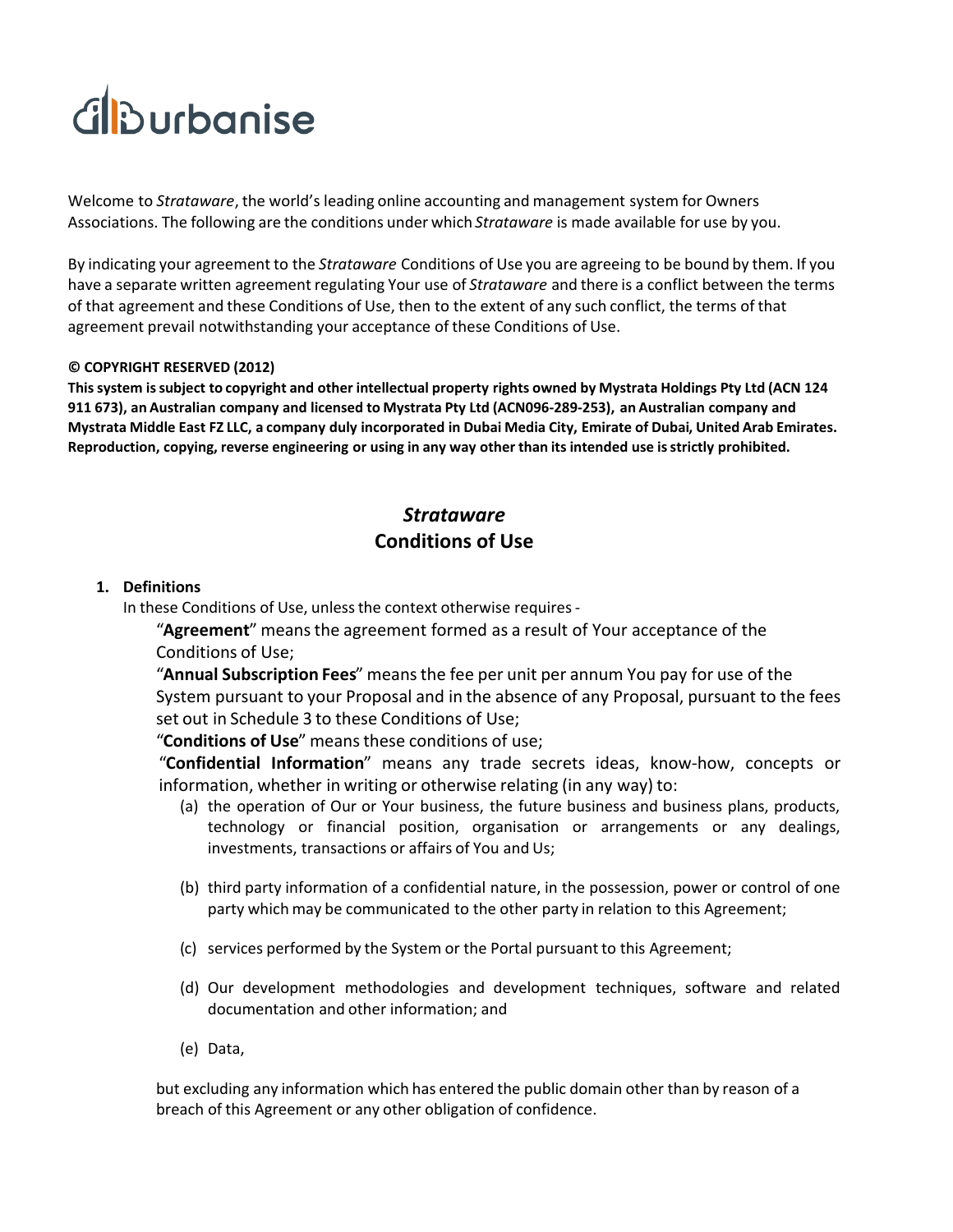5**Content**6 means the audio and visual information, documents, software, products and services contained or made available to You in the course of using the System;

5**Customer Support Agreement**6 means Part B of Appendix A in your Proposal, or in the absence of a Proposal, Schedule 1 to these Conditions of Use;

"Data" means data entered in the System by Users;

5**Hosting and Data Services Agreement**6 means Part C of Appendix A in your Proposal, or in the absence of a Proposal, Schedule 2 to these Conditions of Use;

5**Intellectual Property Rights**6 means all industrial and intellectual property rights throughout the world, and includes any copyright, moral right, patent, trade mark, design, trade secret, knowhow, right in relation to semiconductors and circuit layouts, trade or business or company name, indication or source or appellation of origin, data or databases or other proprietary right, or right of registration of such rights;

5**MyCommunity**6 means the web portal at www.my-community.com which interfaces to Strataware;

5**Owners Association**6 means an owners association, body corporate, owners corporation, homeowners association, sectional title scheme or any similar entity, corporate or incorporate, constituted as a consequence of, or following, a common interest subdivision of buildings or land; 5**Portal**6 means the web portal branded as 5*MyCommunity*6 through which *Strataware* data is accessed and updated by various persons;

5**Principal**6 means a person, corporate or incorporate, who has contracted with Us under a Proposal for use of the System for a fee;

5**Proposal**6 means, in the case of a Principal, Our letter to You proposing Your use of the System upon which You have endorsed Your acceptance;

**"Standard Additional Fees**" are those fees pursuant to your Proposal and in the absence of any Proposal, pursuant to the fees set out in Schedule 3 to these Conditions of Use set out in Schedule 3 to these Conditions of Use;

"Standard Service Times" are those times set out in Schedule 4 to these Conditions of Use; **"Strataware**" means the web based accounting and management system for use by persons engaged in the management of Owners Associations;

"System" means MyCommunity and Strataware;

"User" means a person who accesses or uses the System, whether as a Principal or as a person authorised by a Principal;

"We", "Us" and "Our" means Mystrata Pty Ltd (ACN 096 289 253) a company duly incorporated in Queensland, Australia and Mystrata Middle East FZ LLC, a company duly incorporated in Dubai Media City, Dubai, United Arab Emirates, or Mystrata South Africa (Pty) Ltd, a company duly incorporated in South Africa or Mystrata Malaysia Sdn Bhd, a company duly incorporated in Malaysia, depending upon the jurisdiction in which the User is domiciled, jointly and severally; and "You" and "Your" means a User;

#### **2. Right of Use**

We allow You to use the System subject to the terms and conditions appearing in these Conditions of Use. Your use of the System is by way of non-exclusive and non-transferrable license for the purpose of managing Owners Associations. By electing to accept these Conditions of Use You agree to be bound by them and to comply with them in every respect.

#### **3. Terms of Proposal**

If You are a Principal, then the terms and conditions contained in Your Proposal shall apply to You and where there is an inconsistency between those terms and conditions and the Conditions of Use, the terms and conditions in the Proposal shall prevail.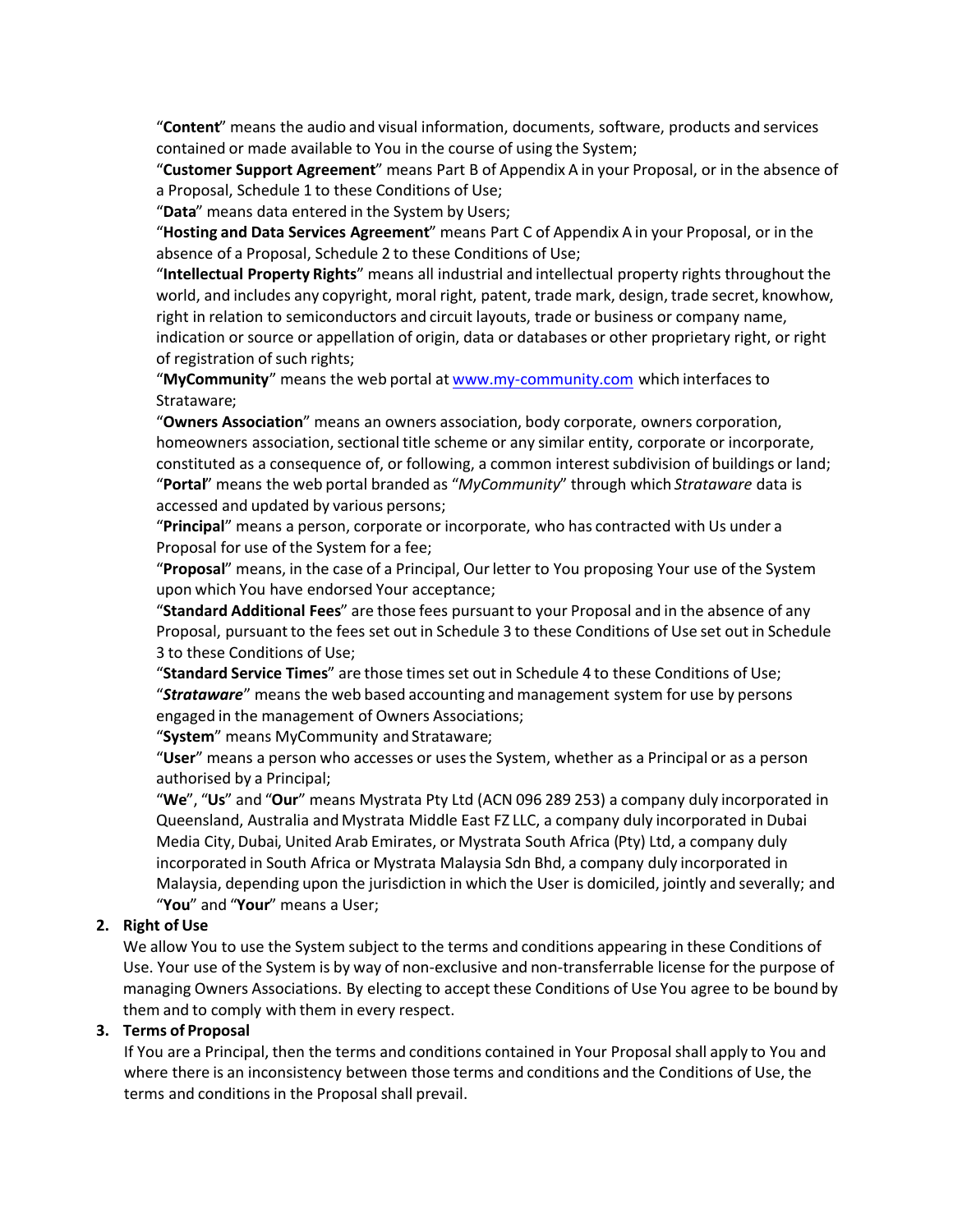## **4. Fees**

You agree to pay the Annual Subscription Fees for every Owners Association you add to the System and any Additional Service Fees that You may incur. Payments by You pursuant to this these Conditions of Use may be invoiced direct to You or in the case of Australian clients who have entered into the Strataware Payment System Agreement we are entitled to deduct from monies received on your behalf pursuant to the terms and conditions of the Strataware Payment System Agreement.

#### **5. Password Protection**

You are responsible for maintaining the confidentiality of Your password and for any unauthorised use of Your password.

## **6. Intellectual Property Rights**

You acknowledge that You have been informed that Mystrata Holdings Pty Ltd (ACN 124 911 673), a company duly incorporated in Queensland, Australia, is the Owner of all right, title and interest, including the Intellectual Property Rights, in respect of the System, its Content, Our web site and all associated and related manuals, works or materials, all of which are protected at least by copyright, unless otherwise indicated. Mystrata Holdings Pty Ltd reserve all rights. You also acknowledge that Mystrata Holdings Pty Ltd has the absolute right to any suggestions, ideas, enhancement, requests, feedback, recommendations or other information provided by You or any other party relating to the System.

## **7. What You must not do**

In using the System You must not:

- (a) license, sub-license, sell, resell, transfer, assign, distribute or otherwise commercially exploit or make available to any third party the System or any of the Content in any way;
- (b) allow anyone access to the System who has not agreed to the Conditions of Use or who may use it for an unintended purpose;
- (c) copy, reproduce, alter, adapt, modify, transmit or make derivative works based upon the System or the Content;
- (d) reverse engineer or access the System in order to:
	- (i) build a competitive product or service; or
	- (ii) build a product using similar ideas, features, functions or graphics of the System; or
	- (iii) copy any ideas, features, functions or graphics of the System;
- (e) provide links, including 'blind or hidden' referral links, to businesses or pages with advertising;
- (f) send spam or otherwise duplicative or unsolicited messages in violation of applicable laws;
- (g) send or store material containing software viruses, worms, Trojan horses or other harmful computer codes, files, scripts, agents or programs;
- (h) interfere with or disrupt the integrity or performance of the System or the Data;
- (i) attempt to gain unauthorized access to the System or any part of the System or its related systems or networks;
- (j) access the System if You are a competitor or employee of a competitor of the System;
- (k) for competitive purposes, access the System to monitor its availability, performance or functionality, or for benchmarking or other competitive purpose;
- (l) collect, store or use any personal data about other Users that You may obtain during the course of using the System;
- (m) copy, publish or otherwise use material on the System for any purpose other than its intended purpose, unless You obtain the prior written permission from Us and the Owners Association to which that material relates; or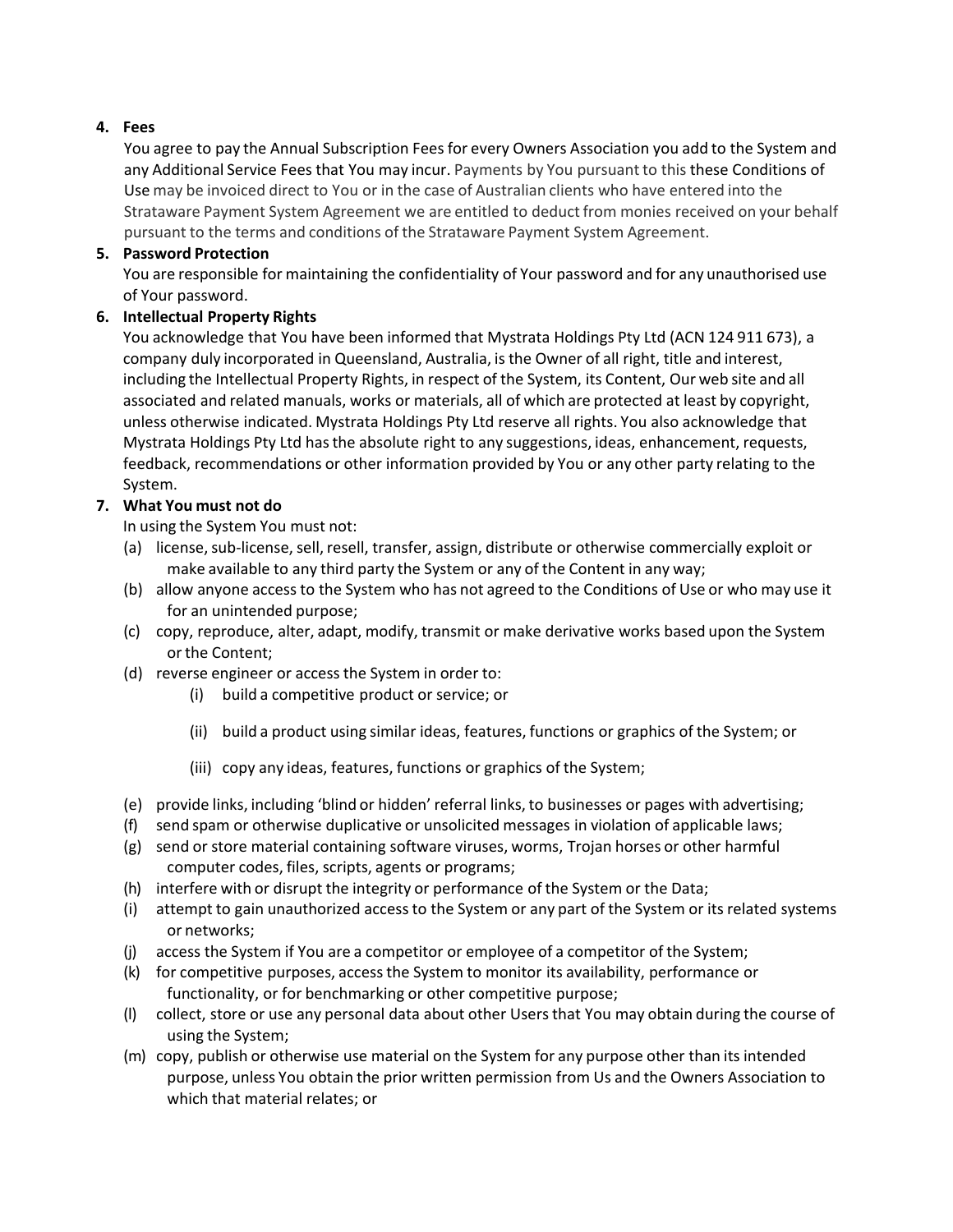(n) do anything that restricts or inhibits the use of the System by any other person.

If You breach any of those obligations We, or the web administrator, may remove the offending material from the System without prior notice to You and take any other action, including legal action against You, reasonable in the circumstances. Any failure or delay on Our part, or on the part of the web administrator, to take action does not constitute a waiver of Our or their right to take action at a later time.

#### **8. What You must do**

In using the System You must:

- (a) immediately notify the web administrator of any unauthorised use of Your password or any other breach of security;
- (b) keep the compulsory component of Your contact information and personal profile up to date;
- (c) notify the web administrator immediately You cease to be qualified to use the System in Your current capacity; and
- (d) comply with all relevant laws, regulations and directions.

## **9. Data**

We acknowledge that We do not have any Intellectual Property Rights in respect of the Data, although it is agreed that we may access and use the Data for the purpose of:

- (a) benchmarking aspects of the financial or management performance of Owners Associations without identifying You or any Owners Association or person to whom the Data relates;
- (b) communicating with Users for the purpose of regulating or promoting use of the System;
- (c) promoting electronic dealings between various Users; or
- (d) complying with any law, regulation or directive of government.

You agree to accept sole responsibility for the accuracy, quality, integrity, legality, reliability, appropriateness and intellectual property ownership or right to use of all Data. You also agree to accept sole responsibility for any deletion, correction, destruction, damage, loss or failure to store any Data on Your part. When using the Data in accordance with this Agreement, We will comply with Our privacy policy, as displayed on Our web site at www.mystrata.com. Furthermore, We will not allow anyone who is not an authorised User to access or use the Data unless We are authorized to do so by the owner of the Data. We may in our absolute discretion delete any Data that is illegal, immoral or offensive.

#### **10. Confidential Information**

You and We agree:

- (a) without the written approval of the other, to disclose the other's Confidential Information; and
- (b) to take all reasonable steps to ensure that other Users do not make public or disclose the other party's Confidential Information,

**EXCEPT** that this does not prevent disclosure by You or Us of:

- (c) in the case of a Principal, the terms of the Proposal to Your or Our related companies, lawyers, auditors, insurers or financial advisors;
- (d) information required to be disclosed by law or by the listing rules of any stock exchange; or
- (e) information made available via MyCommunity as part of its normal function as a means of making information available to board members, owners and occupiers of Units.

#### **11. Termination**

Subject to the terms and conditions in the Proposal to the contrary, We or the Principal may by giving 90 days written notice, terminate this Agreement for any reason. In that event We will upon expiry of that notice:

- (a) provide the Principal with a copy of all Data in electronic format;
- (b) repay all amounts paid in advance of the 90 day notice period; and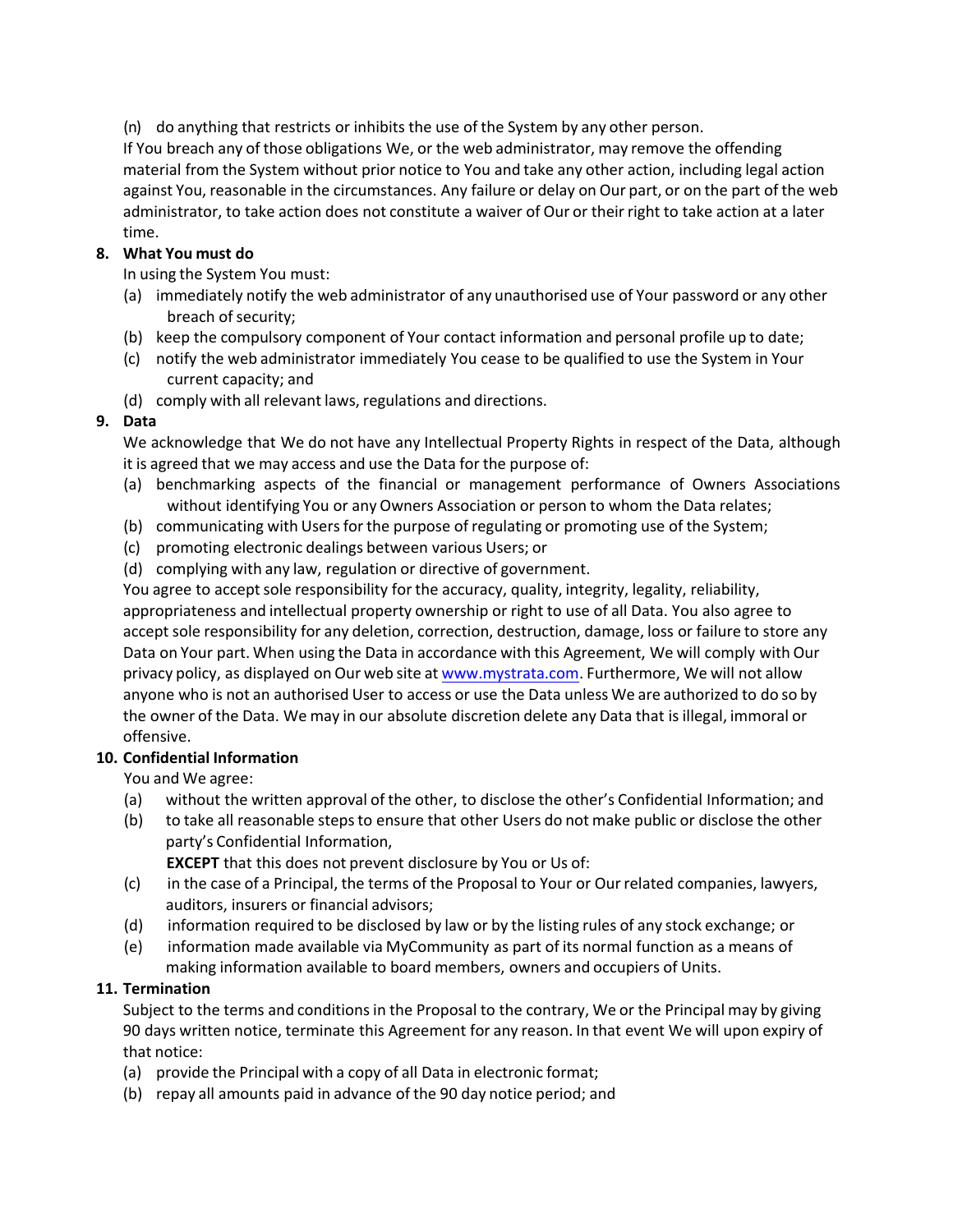#### (c) terminate access to the System.

If You are not a Principal We may terminate Your use of the System if the agreement between the Principal and Us expires.

#### **12. Dealings with Advertisers**

Any dealings You have with advertisers or service providers named in the System, including any promotions offered by them, are between You and them and We will not accept any responsibility in relation to non-performance or non-delivery by them or for any defects in products, materials or services provided by them. We will not be responsible in any way for any loss or damage You may suffer as a result of any such dealings.

#### **13. Links**

The System may provide links to other World Wide Web sites or resources. You acknowledge that We:

- (a) have no control over the content of any such sites or resources;
- (b) are not responsible if those sites or resources are not available for any reason;
- (c) do not endorse the content of any such site or resource; and
- (d) will not be responsible for nor liable for any content, advertising, products or other materials on or available from those sites or resources.

## **14. Use of the System**

By logging on to the System You understand and agree that:

- (a) Your use of the System is at Your sole risk;
- (b) the System and services available from it may not be error free and are provided on an 'as is' and 'as available' basis;
- (c) access to and use of the System is dependent on a number of factors outside Our control, including:
	- (i) traffic and technical difficulties with the internet or public telecommunication systems;
	- (ii) the potential for security breaches;
	- (iii) actions of Government;
	- (iv) capacity, failures or inadequacies in Your computer system, Your employees and contractors, and Your telecommunications arrangements; and
	- (v) the quality and nature of data entered by You, Your agents and employees,

**AND** We are not responsible for any such things and will have no liability to You in relation to events or failures caused by any of them;

- (d) We do not accept responsibility for the completeness or accuracy of any legally related information in the System and You acknowledge that You must not rely on that information as a substitute for professional legal advice;
- (e) We are not responsible for the completeness or accuracy of any data, information or documents drawn from any web based strata management system used by any Principal or Owners Association, including without limitation, the System itself;
- (f) We and the web administrator expressly disclaim all warranties of any kind, whether express or implied, including without limitation, any implied warranties of merchantability, fitness for a particular purpose and non-infringement; and
- (g) neither We, nor the web administrator, will be liable, directly or indirectly, for any damage or loss caused or alleged to be caused by or in connection with the use of or reliance on any content, goods or services available on or through any site or resource referred to in clauses 12 and 13 above.

#### **15. Limitation of liability**

You and We agree that the following limitations on Our liability under this agreement apply: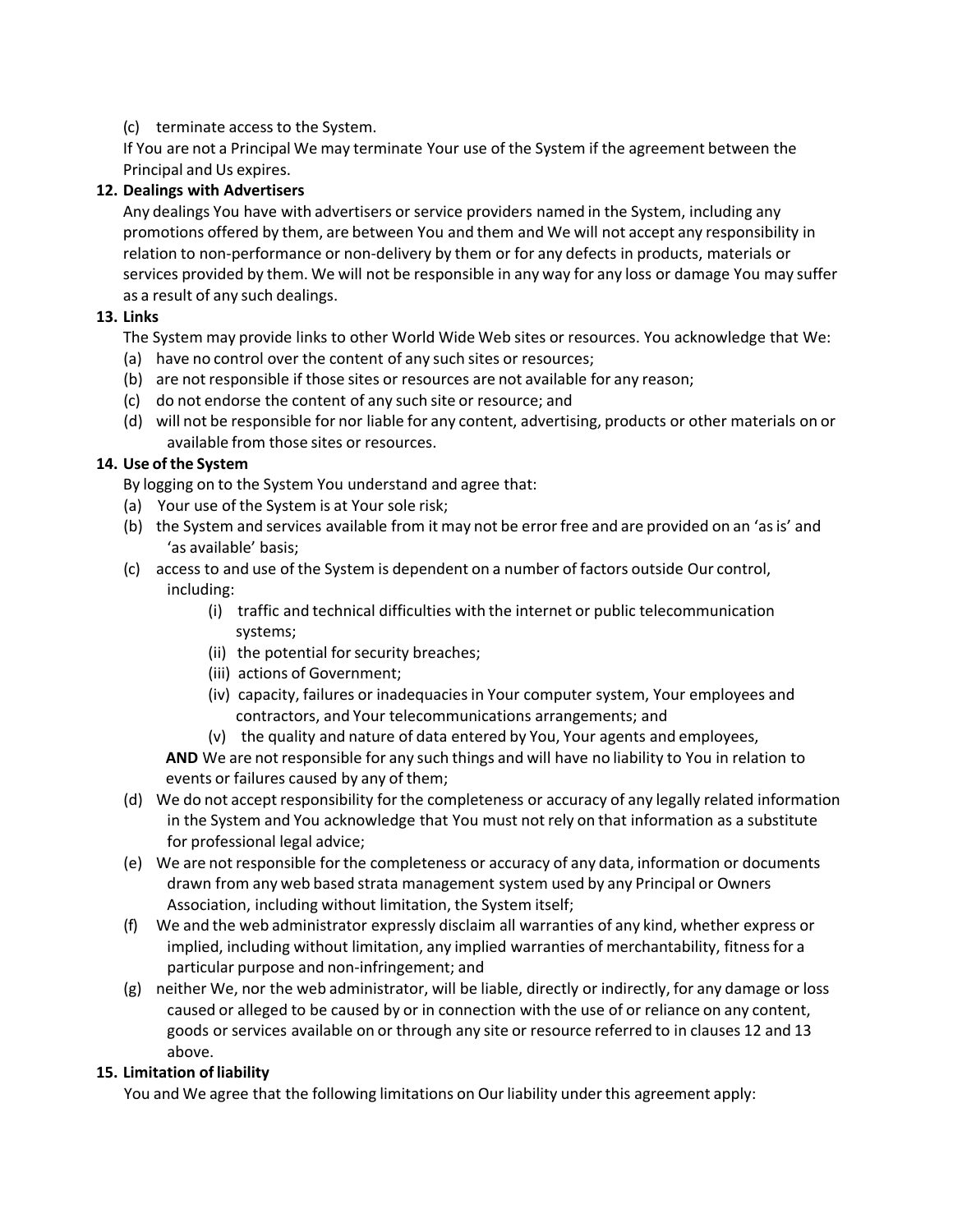- (a) Any condition or warranty that is implied by any law in this agreement is hereby excluded, **BUT** this does not exclude, restrict or modify any condition, warranty or liability which may at any time be implied by the *Competition and Consumer Act 2010* (Cth), *The Australian Consumer Law*, within the meaning of that Act, or any other law where to do so is illegal or would render any provision of this agreement void;
- (b) If we become liable for breach of a guarantee implied by Sub-Division B of Division 1 of Part 3-2 of *The Australian Consumer Law* or under similar legislation, Our liability is limited to any one or more of the options listed in section 64A of that Law as We in Our sole discretion consider relevant and appropriate;
- (c) We are not liable to You, either in contract, tort (including negligence) or otherwise for any direct or indirect loss of profits, business or anticipated savings, nor for any indirect or consequential loss or damage or for any destruction of Data;
- (d) Our liability to You in contract, tort (including negligence) or otherwise in relation to this Agreement is limited in the aggregate to the fees paid by You for use of the System during the 12 months prior to any cause of action arising;
- (e) We will not be liable to You to the extent that any failure, act or omission by Us is due in whole or in part to any act or omission by You, Your servants or agents, including without limitation, for any consequence of data conversion conducted by You or assisted by Us; and
- (f) as We provide infrastructure to manage information and We do not create the data ultimately to be used by You, We will not be liable or responsible in any way for Data entered or created by You or anyone You authorise.

#### **16. User Indemnity**

You indemnify Us and the web administrator and agree to keep Us and the web administrator and our respective employees, contractors and agents, indemnified and harmless from any claim or demand, including legal fees on a lawyer and own client basis, made by any third party due to or arising out of:

- (a) content You submit, post to or transmit through the System;
- (b) Your use of the System;
- (c) Your violation of the Conditions of Use, or if You are a Principal, the terms and conditions of the Proposal; or
- (d) Your violation of any rights of another.

#### **17. Change of Conditions of Use**

We may, acting reasonably, change these Conditions of Use at any time in accordance with the following procedure:

- (a) We will post a notice to that effect on Our web site and keep that notice posted for a period of 30 consecutive days;
- (b) We will also notify you by e-mail when We post that notice;
- (c) during that 30 day period You may make submissions to Us about the proposed changes;
- (d) We must take those submissions into account before we decide to proceed with the changes, although We are not under any obligation to modify the proposed changes unless they are unreasonable;
- (e) if We choose not to take those submissions into account You may, without penalty, elect to cease using the System at the expiry of that 30 day period; and
- (f) any change made in this way shall be effective from the date We make the change.

#### **18. Warranties**

We warrant, subject to the express provisions of this Agreement, that:

- (a) We will provide the System in a professional manner using due care, skill and diligence;
- (b) if You are a Principal, the System will be provided in accordance with the terms of Our agreement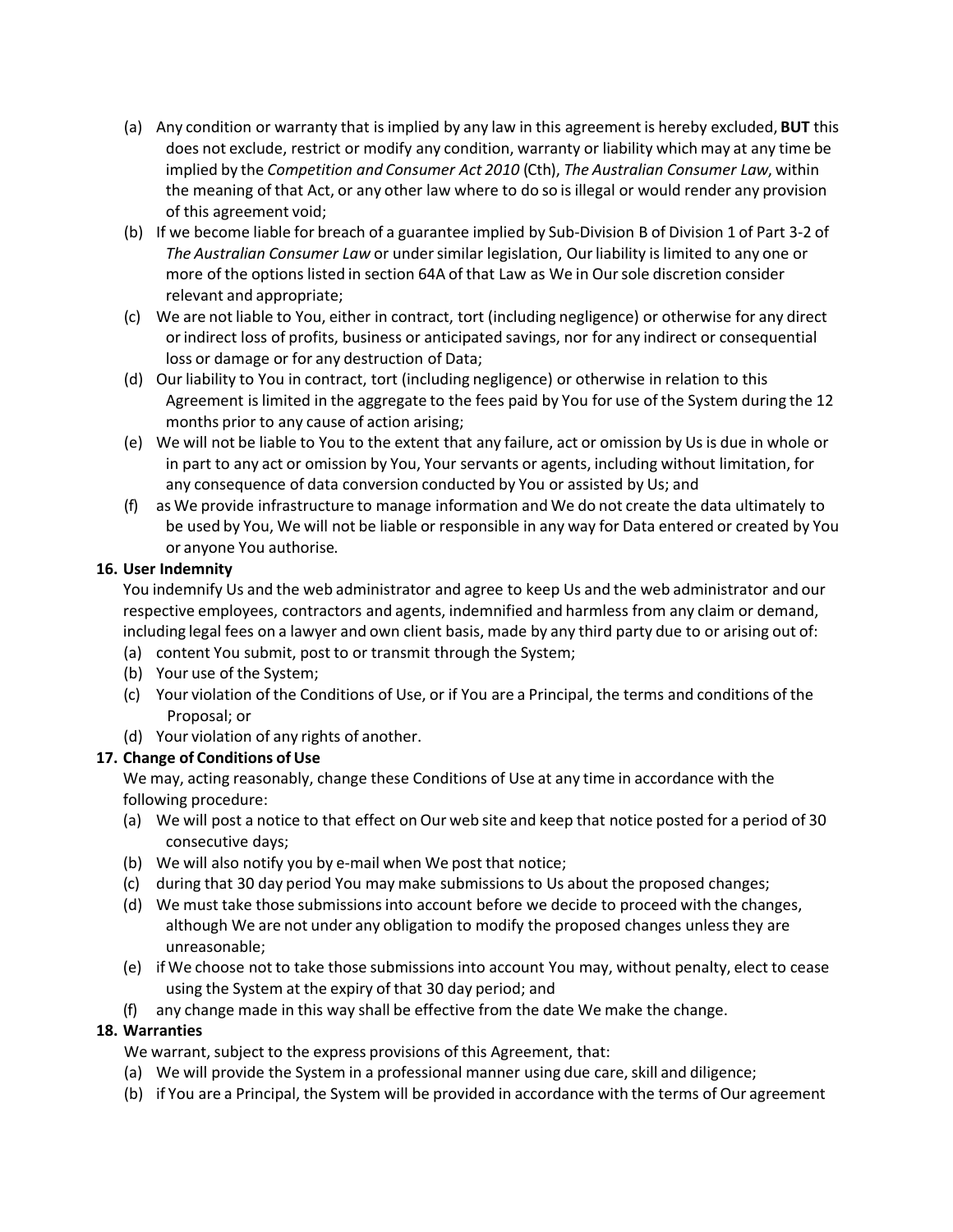with You; and

(c) the System is reasonably fit for the purpose for which You intend to use it, being the purpose set out in this Agreement using the functionality described in the program documentation (such as user manuals).

#### **19. Force majeure**

A party is not liable for any delay or failure to perform their obligations pursuant to this Agreement if such delay or failure is due to Force Majeure. If a delay or failure by a party to perform their obligations is caused or anticipated due to Force Majeure, the performance of all other obligations will be suspended.

#### **20. Disputes**

All Disputes arising between You and Us out of or related to our relationship or this Agreement, including any question regarding its existence, validity or termination, shall be dealt with as follows:

- (a) in the first instance the dispute shall be referred to the chairman or principal of each of the parties who shall within 7 days of such referral meet with a view to finding a mutually agreed resolution to the dispute; and
- (b) if such meeting fails to resolve the dispute, then it shall upon written notice by either party be referred to and finally resolved by arbitration under the Rules of *The Institute of Arbitrators and Mediators Australia*, which rules are deemed to be incorporated by reference into this clause. Neither party shall commence legal proceedings before delivery of the decision of an arbitrator and pending submission to arbitration and thereafter until the delivery of the decision of the arbitrator, the parties shall, as far as may be possible, continue to perform all their obligations under this Agreement, unless this Agreement has been terminated.

#### **21. Applicable Law**

The relationship created by these Conditions of Use is governed by the laws of the State of Queensland, Australia, and the Commonwealth of Australia and You and We agree submit to the jurisdiction of the Courts of that State and Commonwealth.

#### **22. Service of Notices**

If We need to serve a notice on You, or otherwise communicate with You, We will do so via e-mail or by broadcast via the System and You agree to accept all such notices or communications via e-mail or broadcast. You will be deemed to have received Our notice or communication 24 hours after it is transmitted by Us, unless, in the case of an e-mail, We receive a notice of non-delivery of the e-mail. However, it is Your responsibility to ensure that We always have Your current e-mail address.

#### **23. Severance**

If any clause, paragraph or sentence of the Conditions of Use is found to be invalid, void or unenforceable, the remaining provisions of the Conditions of Use will continue in full force and effect.

#### **24. Privacy Policy**

You acknowledge having read and accepted the terms of Our Privacy Policy as displayed on Our web site at www.mystrata.com .

# **Schedule 1 Customer Support Agreement ("CSA")**

#### **1. Introduction**

This CSA sets out in favour of Principals and Users the Customer Support policy for the System, how customer support is provided, its method of operation and the metrics by which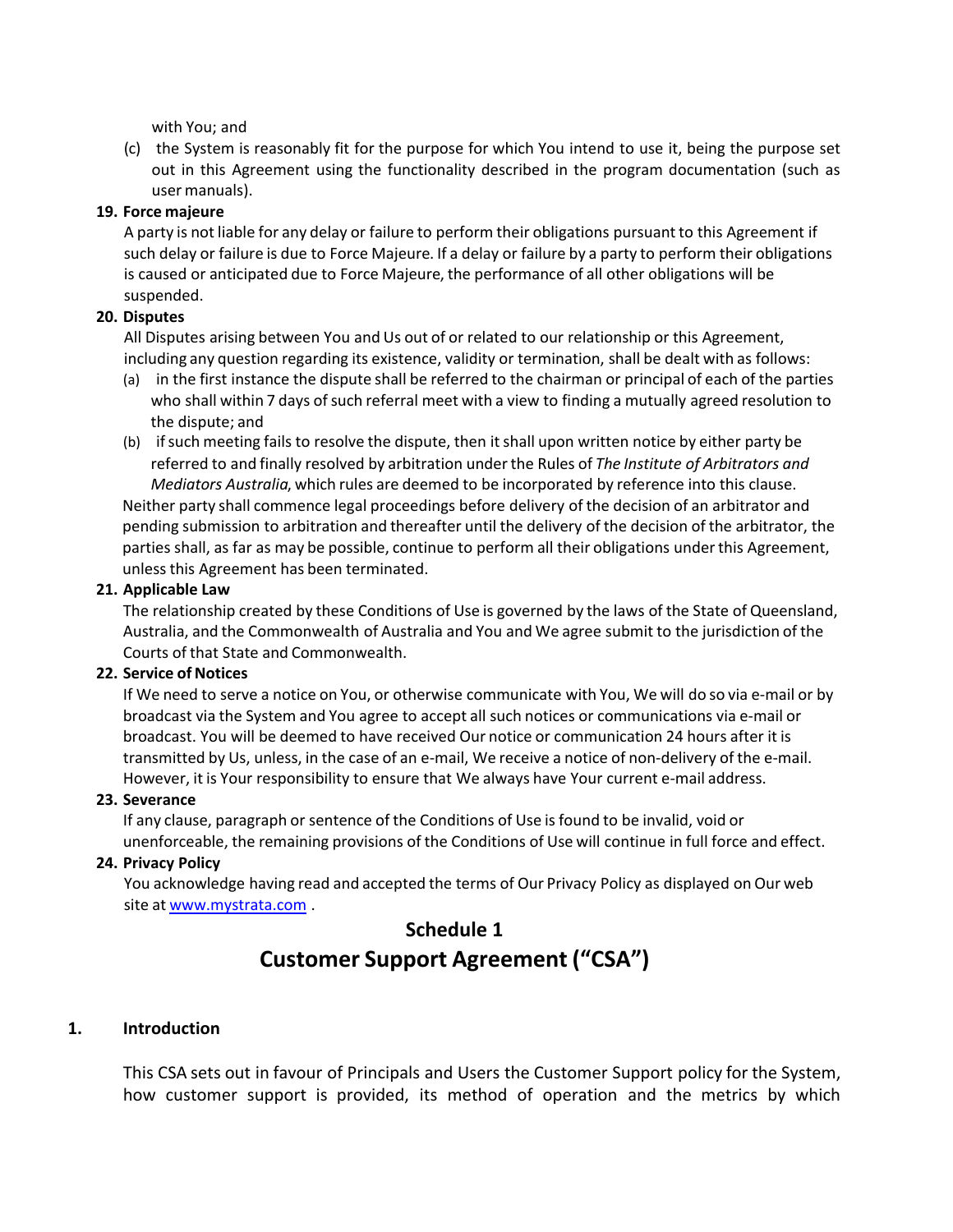Licensees will measure Our performance against and by which We need to measure Our own performance.

#### **2. Customer Support Services**

- 2.1 We agree to provide the following services ("Customer Support Services") as part of the annual fee You pay for use of the System ("License Fees"):
	- (a) phone, e-mail, facsimile and Internet support until the number of Tickets You submit reaches the agreed monthly service limit (10 tickets per month for the first 6 months of usage, then 5 tickets per month thereafter);
	- (b) online help 24/7 via Our System's support centre  $-$  this resource, accessed via Our web site www.mystrata.com gives Users access to an online, searchable knowledge base with answers to the most commonly asked System support questions;
	- (c) training videos via Our support centre at www.mystrata.com; and
	- (d) extensive help throughout the System.
- 2.2  $\frac{4}{10}$  "Tickets" for the purposes of clause 2.1(a):
	- (a) include the agreed customer support tasks listed in clause 3.1; and
	- (b) do not include investigation and resolution of bugs or issues with the System (except for any issues investigated in accordance with clause 4.1(d)).

#### **3. Customer Support Tasks**

- 3.1 We agree to provide the following tasks, ("Customer Support Tasks") as part of Your Annual Subscription Fees:
	- (a) "How To" questions on the use of the System;
	- (b) installation of plug-ins needed for the use of the System;
	- (c) issuing of new usernames and passwords for new users of the System;
	- (d) general advice on the administration aspects of the *MyCommunity* web site;
	- (e) advice on how to upload and download information, data, photographs and other materials to the *MyCommunity* web site;
	- (f) advice of the minimum system requirements to operate the System as recommended by Us from time to time; and
	- (g) setting up new buildings in the System in accordance with the agreed process outlined in the System training manual available from Our on-line support centre.
- 3.2 Unless otherwise agreed by Us, Our customer support desk does not provide support for the following:
	- (a) internet speed and network traffic within a Licensee's location;
	- (b) third party software on a User's local computer such as Microsoft Office, Adobe, Flash, Fonts, Internet Explorer etc.;
	- (c) speed or configuration of a User's local computer or network; and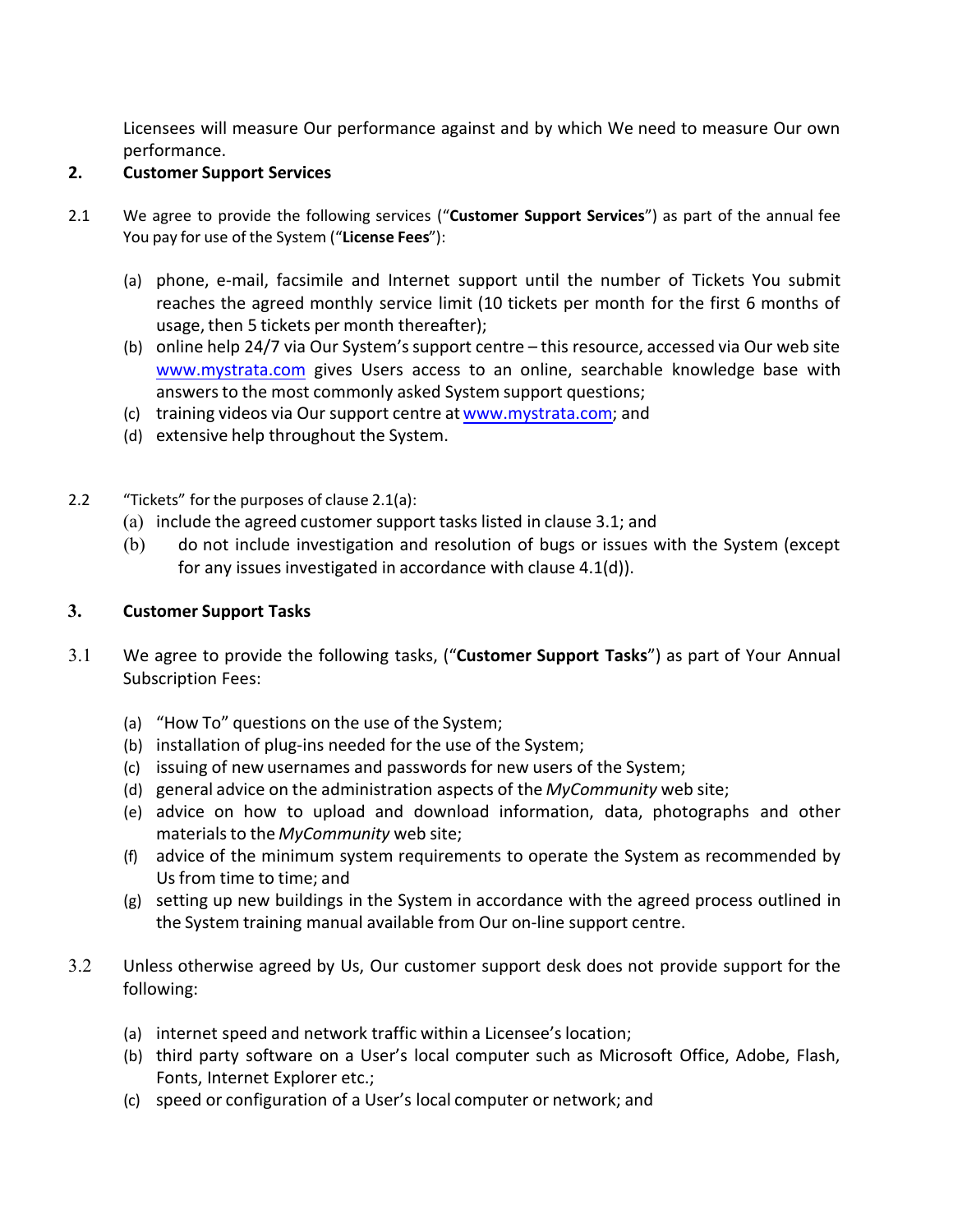(d) configuration of a User's local printers, except for questions relating to the printing of reports from the System.

#### **4. Hours of Operation**

- 4.1 We agree to provide the Customer Support Services and Customer Support Tasks between the hours and on the days set out in the Standard Service Times.
- 4.2 Except for scheduled down-time, Our on-line support centre will be available 24 hours a day, 7 days a week via our web site at www.mystrata.com.
- 4.3 In terms of critical incidents (see clause 7 for a guide on what is a "critical" incident), both We and each of Our partner organisations are required to have a nominated individual on call (accessible) in case of a system down up to the hours and on the days set out in the Standard Service Times.

## **5. Your Obligations**

- 5.1 You agree to log all support requests as Tickets using Our on-line support centre at Our web site at [www.mystrata.com](http://www.mystrata.com) .
- 5.2 Unless otherwise agreed by Us, you must restrict the number of persons in Your organisation that make written or phone support contact to Us to **two** people (a primary and backup individual).
- 5.3 Before calling Our office or logging a support Ticket to Our customer support desk, You agree to refer to the user guides or videos in Our online support centre to seek an answer for the issue or question.
- 5.5 You must provide an e-mail address for the two people nominated in accordance with clause 6.2. You will be responsible for notifying Us if the names or e-mail addresses of these two people change.

#### **6. Our Obligations**

6.1 For the purposes of this agreement, We will apply the following guidelines to categorise the urgency of the Customer Support Tasks reported in accordance with clause 3.1:

| <b>Type</b> | <b>Meaning</b>                                                                                                                                                                                                                                                            | <b>Theoretical Examples</b>    |
|-------------|---------------------------------------------------------------------------------------------------------------------------------------------------------------------------------------------------------------------------------------------------------------------------|--------------------------------|
| Critical    | These tasks take the highest priority. They are<br>urgent cases where immediate help is needed due<br>to a critical impact on the client's production<br>operation. Typically, the System is totally or<br>partially inoperative and data corruption may have<br>occurred | Cannot login to the<br>System. |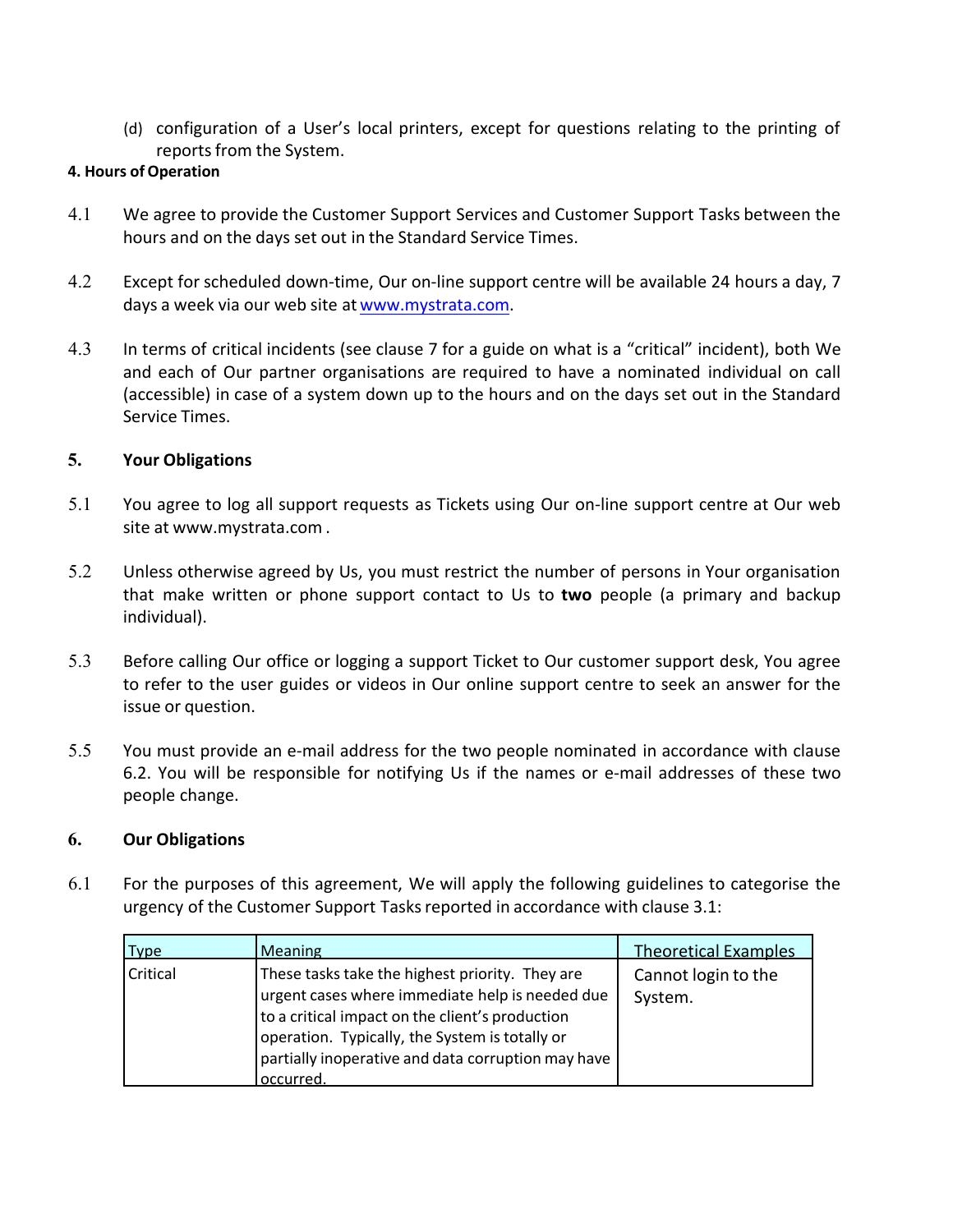| High   | These are typically non-emergency calls with<br>a system impact problem that is, for example,<br>affecting daily upload of new buildings, the<br>production of month end reports or the<br>processing of critical updates. Typically the<br>potential impact on the clients business may<br>be significant but response within target<br>times is acceptable. | Performance of the<br>System is slow<br>compared to normal.<br>Correct figures are not<br>appearing on financial<br>reports.<br>Cannot print service<br>charge invoices.<br>Principals being<br>threatened with losing<br>a building if a<br>particular issue is not<br>resolved within the<br><u>dav.</u> |
|--------|---------------------------------------------------------------------------------------------------------------------------------------------------------------------------------------------------------------------------------------------------------------------------------------------------------------------------------------------------------------|------------------------------------------------------------------------------------------------------------------------------------------------------------------------------------------------------------------------------------------------------------------------------------------------------------|
| Medium | These are calls relating to queries regarding<br>product use or implementation.                                                                                                                                                                                                                                                                               | How to create a<br>special service charge<br>levy.<br>How to query the<br>history of a Lot<br>Debtor.<br>General<br>documentation<br>queries.                                                                                                                                                              |
| Low    | These calls are not time critical and cause<br>minimum impact on the Licensee. They are<br>categorized as not being associated with data<br>migration, levies, cheque generation or month end<br>reports.                                                                                                                                                     | There is a spelling<br>mistake in a system<br>report.                                                                                                                                                                                                                                                      |

- 6.2 We will use Our best endeavours to respond to the Customer Support Tasks reported in accordance with clause 3.1 as follows:
	- (a) for *Critical* tasks within 3 hours of it being reported to us;
	- (b) for *High* tasks within 24 hours of it being reported to us;
	- (c) for *Medium* tasks within 48 hours of it being reported to us; and
	- (d) for *Low* tasks within 21 business days of it being reported to us.

## **7. Standard System Hours for Access**

- 7.1 Subject to clause 8.2, the System will be available 24 hours a day, 7 days a week.
- 7.2 The System may be offline and unavailable, in whole or in part, due to the following:
	- (a) urgent updates to the System to fix critical issues or bugs;
	- (b) regular system updates to the System to release non-critical bugs or issues or to release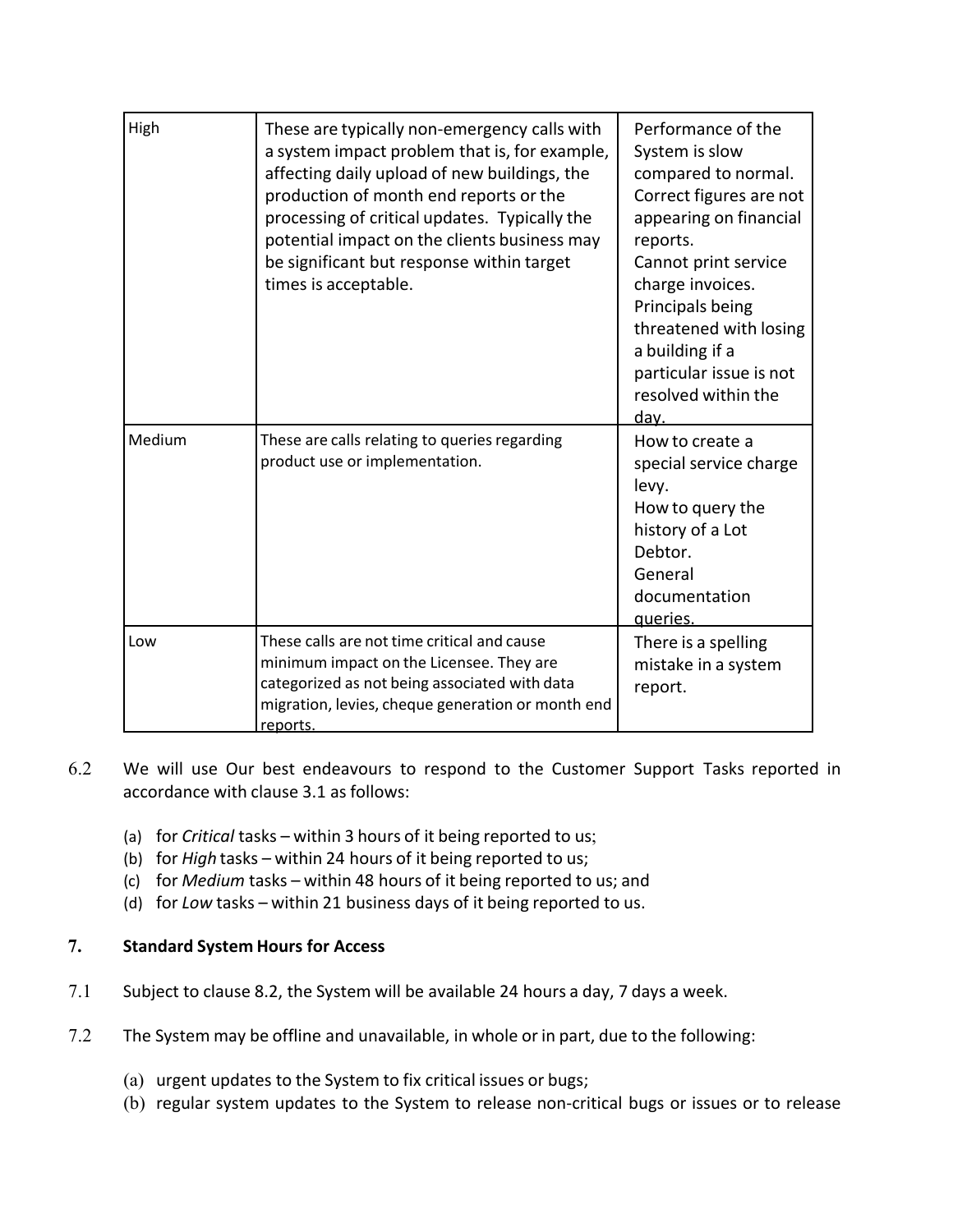new features;

- (c) routine System and database maintenance; and
- (d) planned outages of any  $3^{rd}$  party hosting companies that host the System in a secure data centre.
- 7.3 Except for clause 8.2(d), We will use Our best endeavours to take the System offline outside normal business hours to reduce disruption to your business. We will also use our best endeavours to place the system back online as soon as reasonably practicable.
- 7.4 We agree to give the following notice regarding the unavailability of the System:
	- (a) for items under Clause 8.2(a), a minimum of 15 minutes' notice;
	- (b) for items under Clause 8.2(b), a minimum of three hours notice;
	- (c) for items under Clause 8.2(c), a minimum of 24 hours notice; and
	- (d) for items under Clause 8.2(d), a minimum of 5 business days notice.

#### **8. Fees**

- 8.1 We will undertake for You a reasonable level of customer support tasks that are not covered by the Annual Subscription Fees provided You pay Us the relevant Standard Additional Fees. We reserve the right, acting reasonably, to review those fees annually.
- 8.2 If We agree to provide and You agree to pay for Our time spent on customer support tasks in accordance with clause 9.1., You will be charged a minimum of 15 minutes of Our time. The invoice shall show each task to which a charge relates and the time spent on each task.
- 8.3 Any fees incurred in accordance with this Customer Support Agreement will be invoiced to You in arrears and will be payable within 30 days of You receiving the invoice.

## **Schedule 2 Hosting and Data Services Agreement**

The hosting services and data services We agree to provide for You are:

1. Hosting of the System in a secure data centre which includes the following minimum data security and IT infrastructure:

(a) significant<sup>1</sup> electronic data storage facilities for company and scheme documents via the System's document folder functionality;

- (b) redundant power;
- (c) redundant network & internet connections;
- (d) 10MB broadband Internet connection;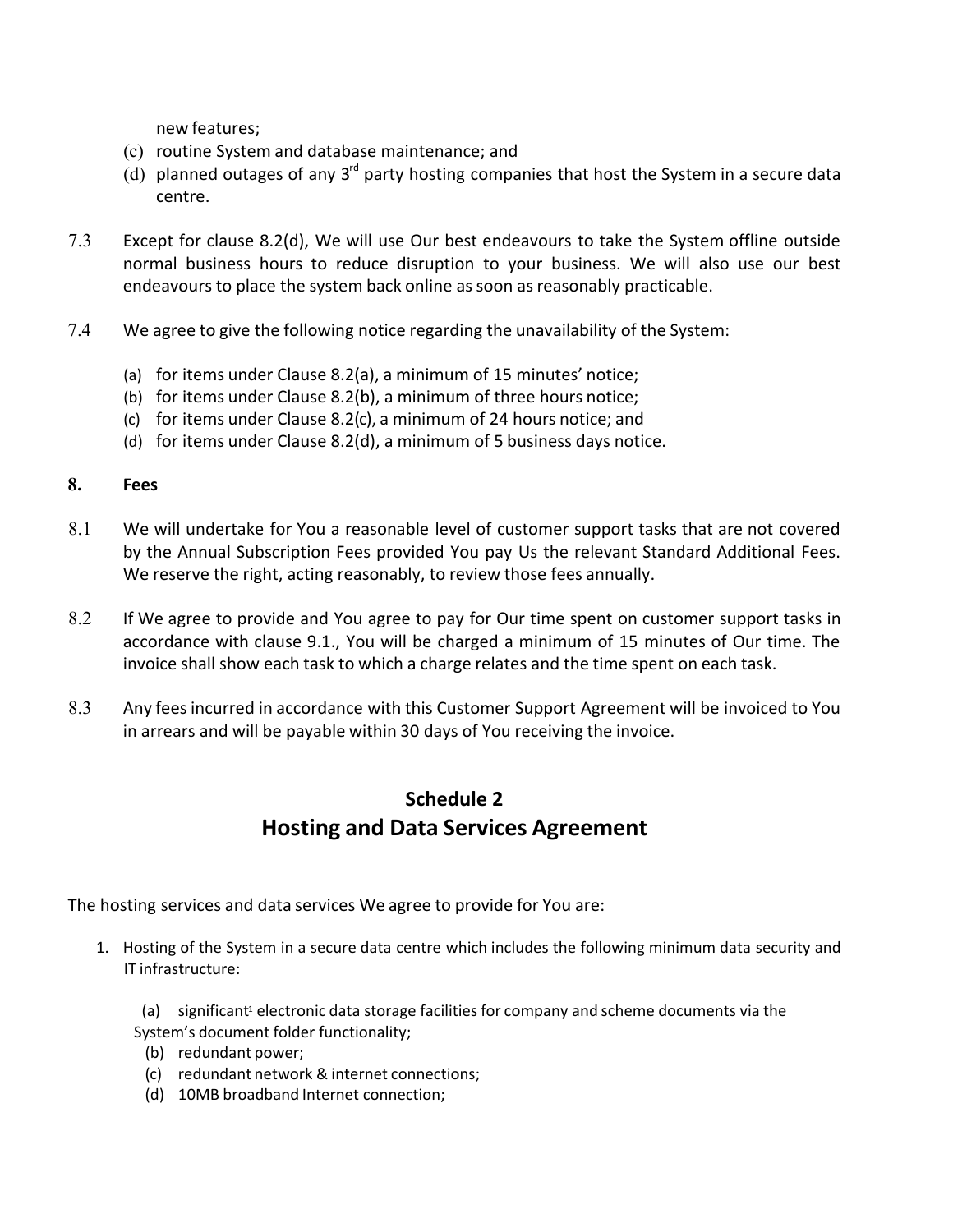- (e) 24-hour security including password & swipe card access;
- (f) 24/7 System and Database monitoring & support;
- (g) nightly back-up of Data including offsite storage of backed-up Data;
- (h) two separate firewall systems and active intruder monitoring;
- (i) data encryption;
- (j) each manager has a segregated application and data space;
- (k) PostGRD database security;
- (l) secure socket connection (SSL 128-bit);
- (m) all System activity is logged and can be audited; and
- (n) two separate virus screening systems.
- 2. Access to the System in accordance with clause 8 of Our Customer Support Agreement.
- 3. 99% System availability between the hours and on the days set out in the Standard Service Terms.
- *4. Regular System updates*. These updates will contain routine maintenance, bug fixes and new releases (i.e. new versions) at our discretion, for the System. The System may need to be offline for a period of time for these updates to take effect. These will be notified to you in accordance with clause 8 of Our Customer Support Agreement.

We reserve the right to change these Hosting and Data Services by notice in writing to You if our service provider (currently AAPT of Brisbane, Australia and eHosting DataFort of Dubai, United Arab Emirates) or another provider we use, exercises any rights it may have to change the services it provides to Us **PROVIDED** that any change shall not result in You receiving any service at a lesser standard than Our current provider provides to Us.

This only covers documents and files uploaded to the System and the Portal. It does not include the data generated by the System and the Portal such as reports. Currently We do not put any limit on data storage. That said, this cannot be open-ended for risk of abuse, so Our indicative limit will be 500MB per Unit in the Portfolio per annum. We reserve the right to charge a nominal amount for additional data storage beyond this limit, subject to those charges being notified to You beforehand.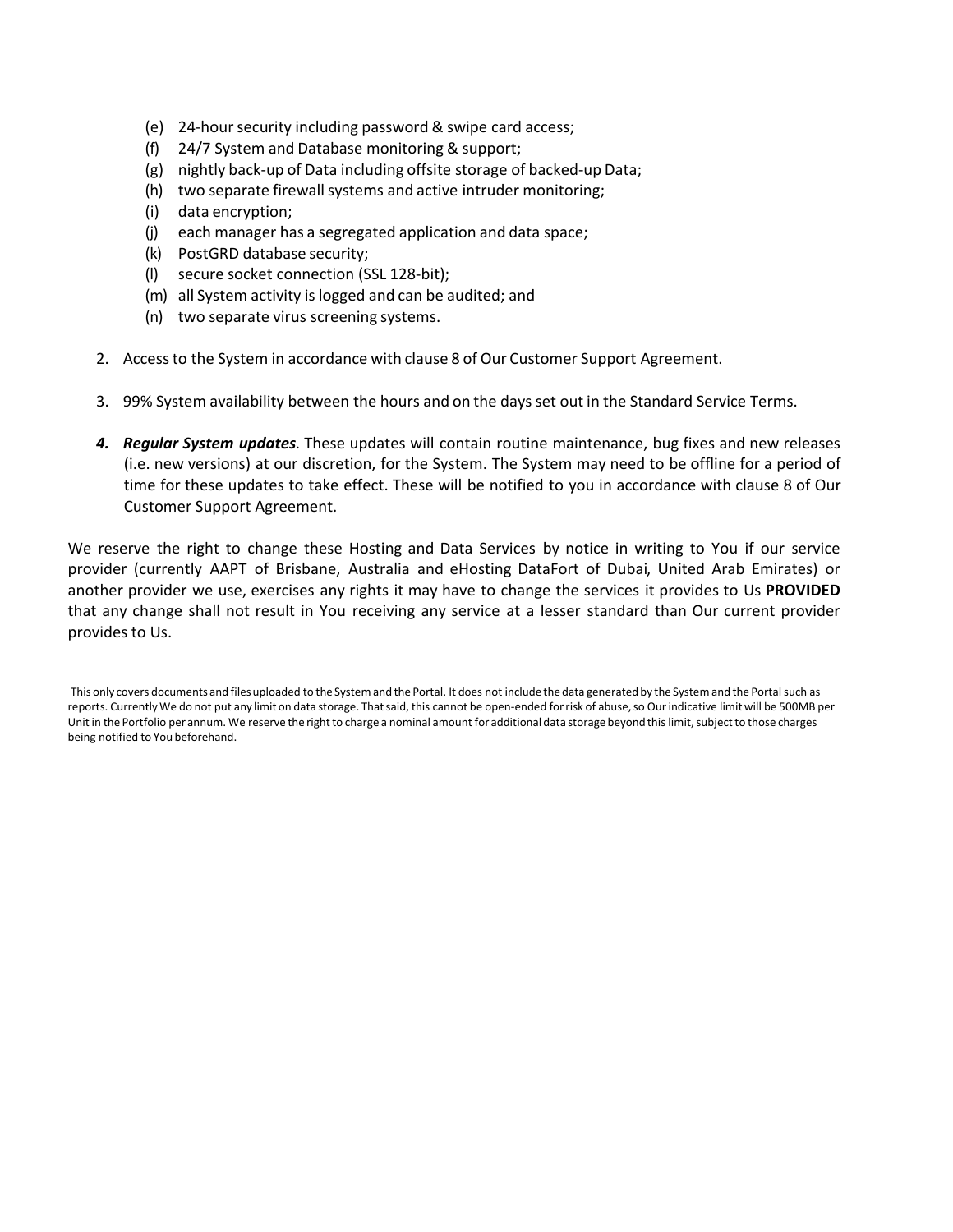# **Schedule 3 Fees**

## **1. Annual Subscription Fees\***

| <b>South Africa (ZAR)</b><br>  Other (AUD\$)<br>  Malavsia (MYR)       | l Middle East (AED) | Australia (A\$)                   |
|------------------------------------------------------------------------|---------------------|-----------------------------------|
| A \$25 per unit p.a.<br>LZAR 120 per unit p.a.<br>MYR 50 per unit p.a. | AED 100 per unit    | $\frac{1}{2}$ \$13 per Unit + GST |
|                                                                        | p.a.                | I p.a.                            |
|                                                                        |                     |                                   |

\*The above license fees are our starting rates per Owners Corporation. If a Principal has negotiated another rate as per a Proposal, then the rates in the Proposal apply.

#### **2. Standard Additional Fees**

| <b>Task</b><br>Provider/Service               | Australia (A\$)                                                                                  | <b>Middle East (AED)</b>                                                                      | <b>South Africa (ZAR)</b>                                                                               | Malaysia (MYR)                                                                              | Other (\$AUD)                                                                             |
|-----------------------------------------------|--------------------------------------------------------------------------------------------------|-----------------------------------------------------------------------------------------------|---------------------------------------------------------------------------------------------------------|---------------------------------------------------------------------------------------------|-------------------------------------------------------------------------------------------|
| Help desk staff                               | \$85 per hour (+GST)                                                                             | AED 250 per hour                                                                              | ZAR 400 per hour<br>$(+VAT)$                                                                            | MYR 200 per hour                                                                            | \$85 per hour                                                                             |
| Junior developers<br>or programmers           | \$120 per hour (+GST)                                                                            | AED 400 per hour                                                                              | ZAR 600 per hour<br>$(+VAT)$                                                                            | MYR 320 per hour                                                                            | \$120 per hour                                                                            |
| Senior developers<br>or programmers           | \$150 per hour (+GST)                                                                            | AED 700 per hour                                                                              | ZAR 1,000 per hour<br>(+VAT)                                                                            | MYR 560 per hour                                                                            | \$150 per hour                                                                            |
| Directors or<br>senior<br>management          | \$220 per hour (+GST)                                                                            | AED 800 per hour                                                                              | ZAR 1,500 per hour<br>$(+VAT)$                                                                          | MYR 640 per hour                                                                            | \$220 per hour                                                                            |
| Training at Our<br>Office                     | \$800 per day (+GST)                                                                             | AED 3,000 per day                                                                             | ZAR 5,000 per day<br>$(+VAT)$                                                                           | MYR 500 per day                                                                             | \$800 per day                                                                             |
| <b>Training at Your</b><br>Office             | \$950 per day (+GST)<br>not including our<br>reasonable costs for<br>travel and<br>accommodation | AED 4,000 per day<br>not including our<br>reasonable costs for<br>travel and<br>accommodation | ZAR 7,000 per day<br>(+VAT) not<br>including our<br>reasonable costs for<br>travel and<br>accommodation | MYR 600 per day<br>not including our<br>reasonable costs for<br>travel and<br>accommodation | \$950 per day not<br>including our<br>reasonable costs<br>for travel and<br>accommodation |
| Fee to add new<br>Buildings to the<br>System  | \$10 per unit (+GST)<br>capped at \$250<br>(+GST) per Scheme                                     | AED 10 per unit<br>capped at AED<br>1,000 per Scheme                                          | ZAR 20 per unit<br>(+VAT) capped at<br>ZAR 2,000 (+VAT)<br>per Scheme                                   | MYR 10 per unit<br>capped at ZAR 2,000<br>(+VAT) per Scheme                                 | \$10 per unit<br>capped at \$250 per<br>Scheme                                            |
| <b>Web Portal</b><br>Design &<br>Development  | Subject to separate<br>statement of work                                                         | Subject to separate<br>statement of work                                                      | Subject to separate<br>statement of work                                                                | Subject to separate<br>statement of work                                                    | Subject to separate<br>statement of work                                                  |
| Professional<br>Photography or<br>copywriting | \$150.00 per hour<br>$(+GST)$                                                                    | AED 700 per hour                                                                              | ZAR 1,200 per hour<br>$(+VAT)$                                                                          | MYR 500 per hour                                                                            | \$150.00 per hour                                                                         |

## **3. Payment Facility Transaction Fees**

For Australian users: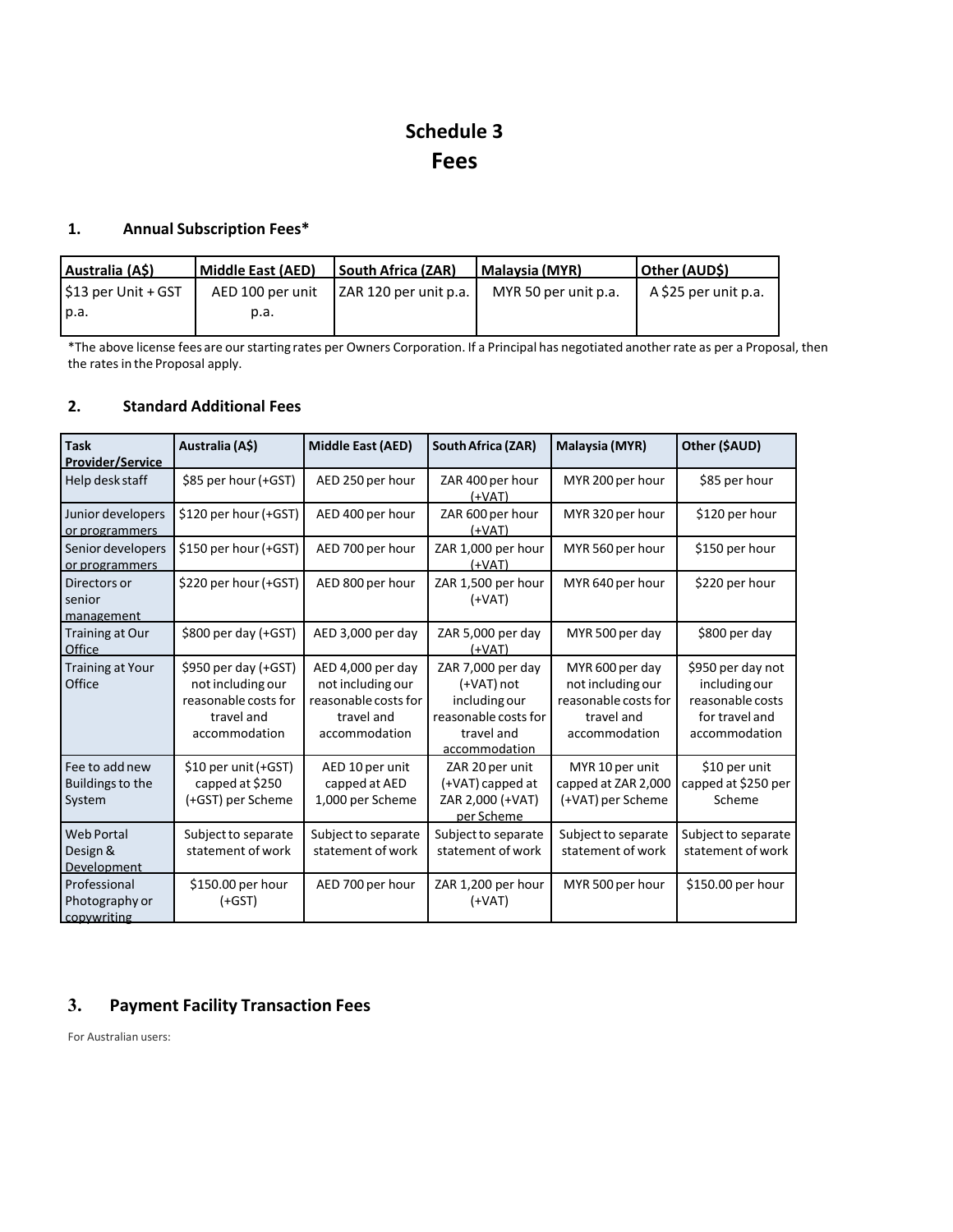- a. Paying In Person
	- § Transaction Fee
	- \$2.80
	- $\square$  Cheque handling fee \$2.80
	- § Dishonoured or reversed payment fee
		- \$25.00
	- § Standard Credit Card fee (% of collection) and a Per Transaction Fee 1.20% & \$2.80
	- § Barcode Error Processing fee \$25.00
- b. Paying By Phone
	- § Transaction Fee \$1.60
	- $\square$  Cheque handling fee N/A
	- § Dishonoured or reversed payment fee
	- \$25.00
	- § Standard Credit Card fee (% of collection) and a Per Transaction Fee 1.20% & \$1.60
	- § Barcode Error Processing fee N/A

#### *Notes:*

A transaction fee includes charges for processing a dishonour or reversal. Standard Credit Card fee refers to Visa, Mastercard and Bankcard

- c. POSTbillpay® By Internet
	- § Transaction Fee \$1.60
	- $\square$  Cheque handling fee N/A
	- § Dishonoured or reversed payment fee
	- \$25.00
	- § Standard Credit Card fee (% of collection) and a Per Transaction Fee 1.20% & \$1.60
	- § Barcode Error Processing fee N/A

#### d. BPay® By Internet

- § Transaction Fee \$1.60
- $\square$  Cheque handling fee N/A
- § Dishonoured or reversed payment fee \$25.00
- § Standard Credit Card fee (% of collection) and a Per Transaction Fee N/A
- § Barcode Error Processing fee N/A